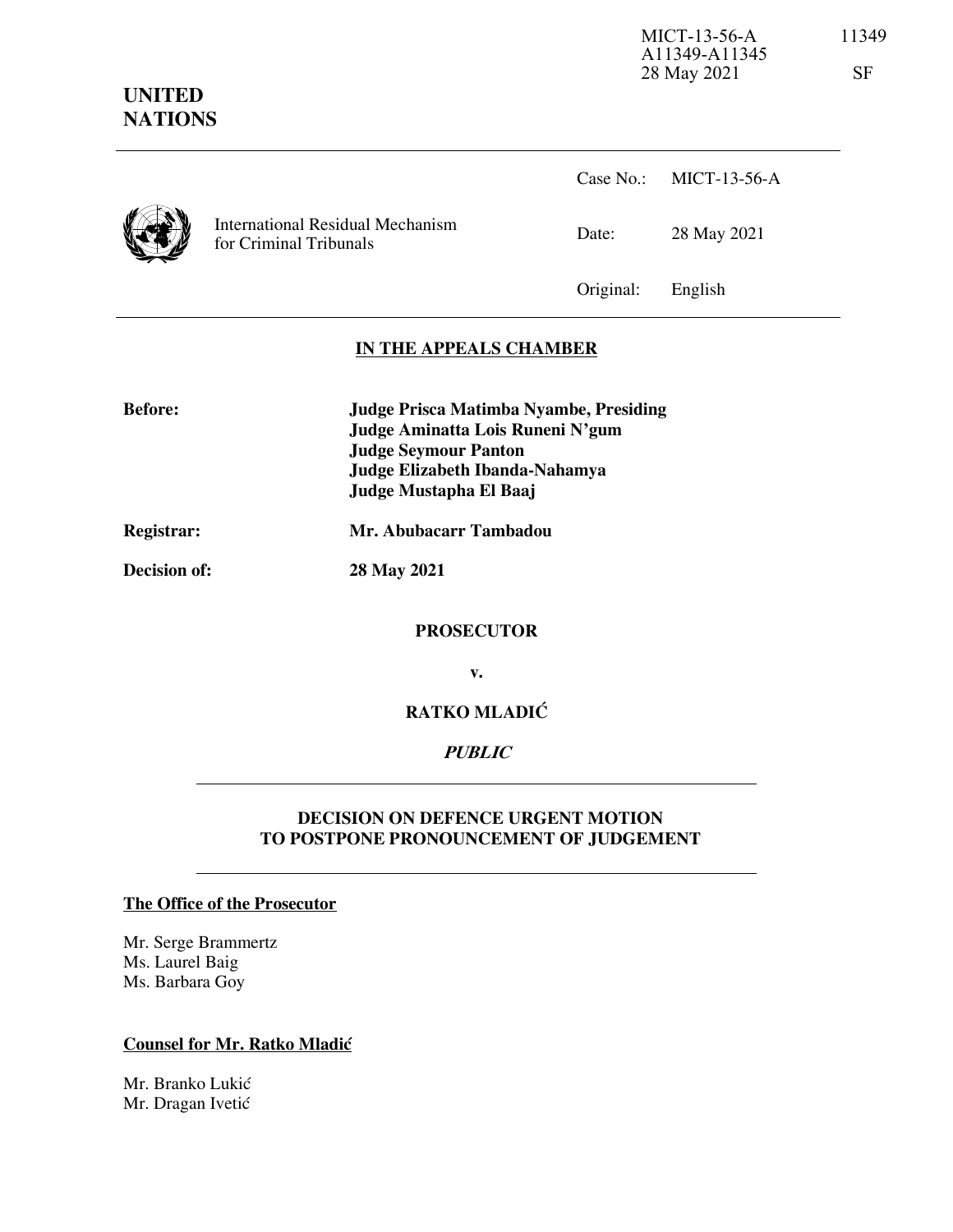**THE APPEALS CHAMBER** of the International Residual Mechanism for Criminal Tribunals ("Appeals Chamber" and "Mechanism", respectively); $<sup>1</sup>$ </sup>

**NOTING** the judgement issued in this case by Trial Chamber I of the International Criminal Tribunal for the former Yugoslavia on 22 November 2017; $2$ 

**NOTING** the appeals against the Trial Judgement filed before the Mechanism by Mr. Ratko Mladić and the Office of the Prosecutor of the Mechanism ("Prosecution"); $\frac{3}{2}$ 

**RECALLING** that, on 30 April 2021, the Appeals Chamber ordered that the judgement on the appeals in the present case be pronounced publicly in The Hague, The Netherlands, on 8 June 2021 ("Pronouncement of Judgement"), and requested the parties to inform the Registrar of the Mechanism by 25 May 2021 in the event that, due to coronavirus pandemic-related restrictions, any counsel or Mr. Mladić would elect to participate in the hearing by means of a videoconference;<sup>4</sup>

**NOTING** that, on 24 May 2021, the Defence filed a notice indicating that Mr. Dragan Ivetić, Co-Counsel for Mr. Mladić, is not able to participate in the scheduled Pronouncement of Judgement "in any capacity whatsoever" due to his "unexpected hospitalization and urgent need for continued hospitalization and treatment";<sup>5</sup>

**BEING SEIZED OF** the "Defence Notice in Compliance with Scheduling Order and Urgent Motion to Postpone Pronouncement of Judgment", filed on 25 May 2021 ("Motion"), wherein the Defence requests that the Appeals Chamber stay and postpone the Pronouncement of Judgement until a time when both counsel can be present in court in person with Mr. Mladić; $\delta$ 

 $\overline{a}$ 

<sup>&</sup>lt;sup>1</sup> Order Assigning Judges to a Case Before the Appeals Chamber, 19 December 2017, p. 1; Order Assigning Three Judges Pursuant to Rule 18 of the Rules, 4 September 2018 (originally filed in French; English translation filed on 5 September 2018), p. 1; Order Replacing a Judge, 14 September 2018 (originally filed in French; English translation filed on 27 February 2019), p. 1; Order Replacing a Judge in a Case before the Appeals Chamber, 18 February 2021,

p. 1.<br><sup>2</sup> Prosecutor v. Ratko Mladić, Case No. IT-09-92-T, Judgment, 22 November 2017 (public with confidential annex) ("Trial Judgement").<br> $3 \text{ Sea Notice of } \Lambda$ 

*See* Notice of Appeal of Ratko Mladić, 22 March 2018 (public with public and confidential annexes); Appeal Brief on Behalf of Ratko Mladić, 6 August 2018 (confidential); Notice of Filing of Corrigendum to: Appeal Brief on Behalf of Ratko Mladić, 16 August 2018 (confidential; public redacted version filed on 11 September 2018); Prosecution Response Brief, 14 November 2018 (confidential; public redacted version filed on 1 February 2019); Reply to Prosecution's Response Brief on Behalf of Ratko Mladić, 29 November 2018 (confidential; public redacted version filed on the same date); Prosecution's Notice of Appeal, 22 March 2018; Prosecution Appeal Brief, 6 August 2018 (confidential; public redacted version filed on 7 August 2018); Response to Prosecution's Appeal Brief on Behalf of Ratko Mladić, 14 November 2018; Prosecution Rep[l]y Brief, 29 November 2018 (confidential; public redacted version filed on 21 January 2019).

<sup>&</sup>lt;sup>4</sup> Scheduling Order for Pronouncement of Judgement, 30 April 2021 ("Scheduling Order"), p. 1.

<sup>5</sup> Defence Urgent Notice of Unavailability of Co-Counsel, 24 May 2021("Notice of 24 May 2021"), paras. 12, 13. *See also* Notice of 24 May 2021, paras. 7-11.

 $<sup>6</sup>$  Motion, p. 4.</sup>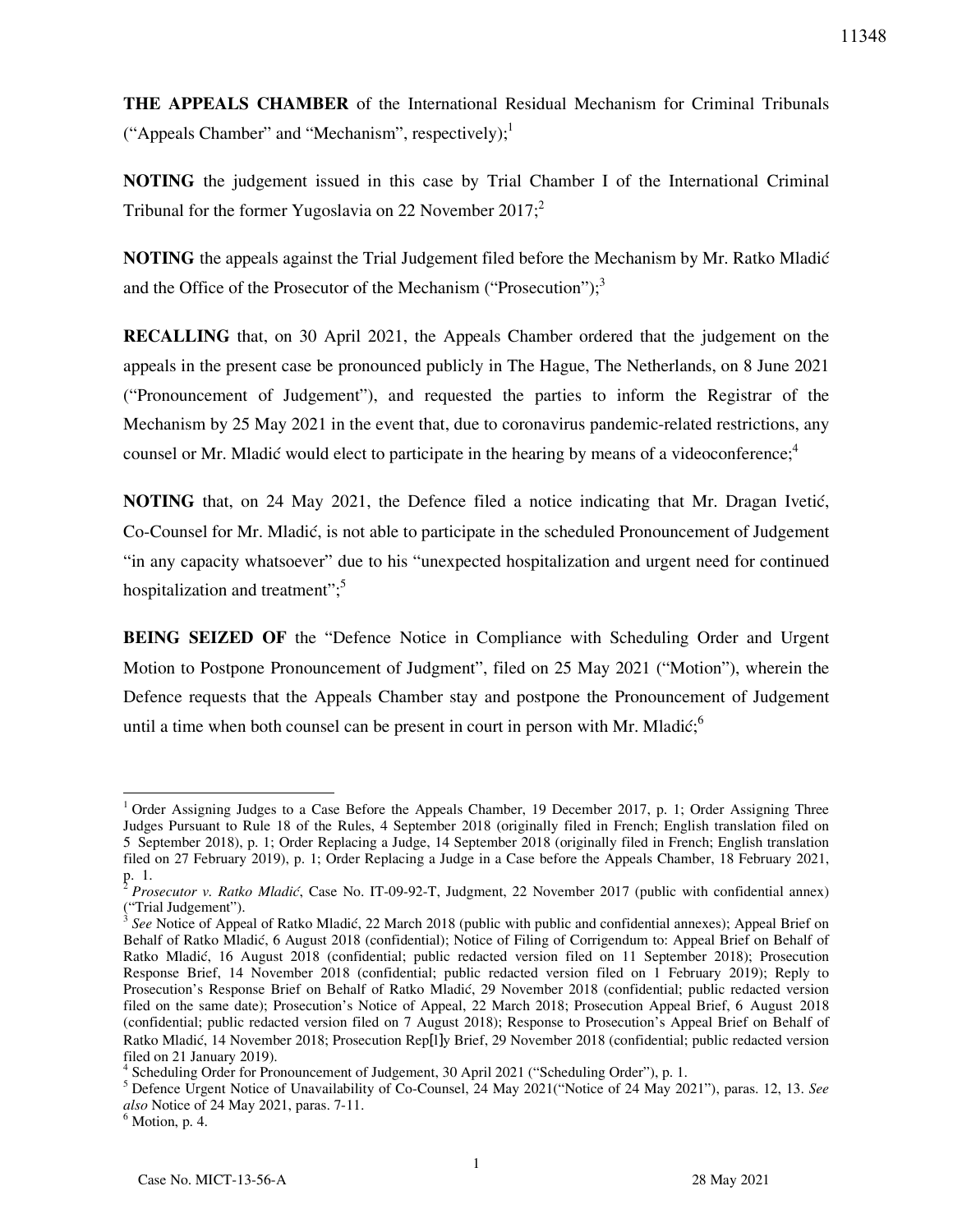**NOTING** that, in support of this request, the Defence submits, *inter alia*, that: (i) Mr. Mladić has rejected the use of videoconference link and "insist[ed] to be present personally in the courtroom accompanied by both of his acquainted Legal Counsels, Mr. Branko Lukić and Mr. Dragan Ivetić";<sup>7</sup> (ii) Mr. Ivetić is unavailable to participate in the Pronouncement of Judgement "in any form" due to his "emergency hospitalization and ongoing treatment";<sup>8</sup> (iii) Lead Counsel Mr. Lukić, having received Mr. Mladić's "strict instructions" and citing the Serbian Attorney Ethical Code, has indicated that "under the current circumstances [he] cannot confirm his presence" during the Pronouncement of Judgement, either in person or via videoconference link;<sup>9</sup> (iv) the Scheduling Order was issued despite the existence of the same reasons that previously led to the staying of a status conference;<sup>10</sup> and (v) Mr. Mladić's mental capacity remains "unverified";<sup>11</sup>

**NOTING** the response, filed on 27 May 2021, wherein the Prosecution submits that the Motion should be denied as, *inter alia*, the inability of Co-Counsel to attend the Pronouncement of Judgement does not justify the requested postponement, Mr. Mladić's instructions to be accompanied by both counsel do not demonstrate good cause, and further, Mr. Mladić fails to show that he cannot be adequately represented by his Lead Counsel;<sup>12</sup>

**RECALLING** that, pursuant to Rule 144(D) of the Rules of Procedure and Evidence of the Mechanism ("Rules"), the judgement on appeal shall be pronounced in public by the Appeals Chamber or a Judge thereof, on a date of which notice shall be given to the parties and counsel and at which they shall be entitled to be present;

**RECALLING** that, on 10 November 2020, the Presiding Judge stayed a status conference in this case, scheduled for 19 November 2020, having considered Mr. Mladić's preference for the status conference to be deferred to a time when either Lead Counsel or Co-Counsel would be able to appear in court with  $\text{him};^{13}$ 

**OBSERVING** that the Rules do not restrict the scheduling or conduct of appeal proceedings, including the pronouncement of judgement, on the basis of a stayed status conference: $14$ 

 $\overline{a}$ 

11347

<sup>&</sup>lt;sup>7</sup> Motion, para. 2.

<sup>8</sup> Motion, para. 4.

<sup>&</sup>lt;sup>9</sup> Motion, para. 5. The Defence further submits that availability of other team members, namely the Legal Consultants, is contingent upon, *inter alia*, counsel's presence. *See* Motion, para. 8.

<sup>&</sup>lt;sup>10</sup> Motion, para. 6.

<sup>&</sup>lt;sup>11</sup> Motion, para. 7.

<sup>&</sup>lt;sup>12</sup> Prosecution Response to "Urgent Motion to Postpone Pronouncement of Judgment", 27 May 2021, para. 1.

<sup>13</sup> Order on the Scheduling of a Status Conference, 10 November 2020, p. 2. *See also* Order Scheduling a Status Conference, 28 October 2020, p. 2.

<sup>&</sup>lt;sup>14</sup> See Rules 69(B) and 144(D) of the Rules. *Cf.* Decision on the Scheduling of the Appeal Hearing and a Status Conference, 17 July 2020 ("Decision of 17 July 2020"), para. 13.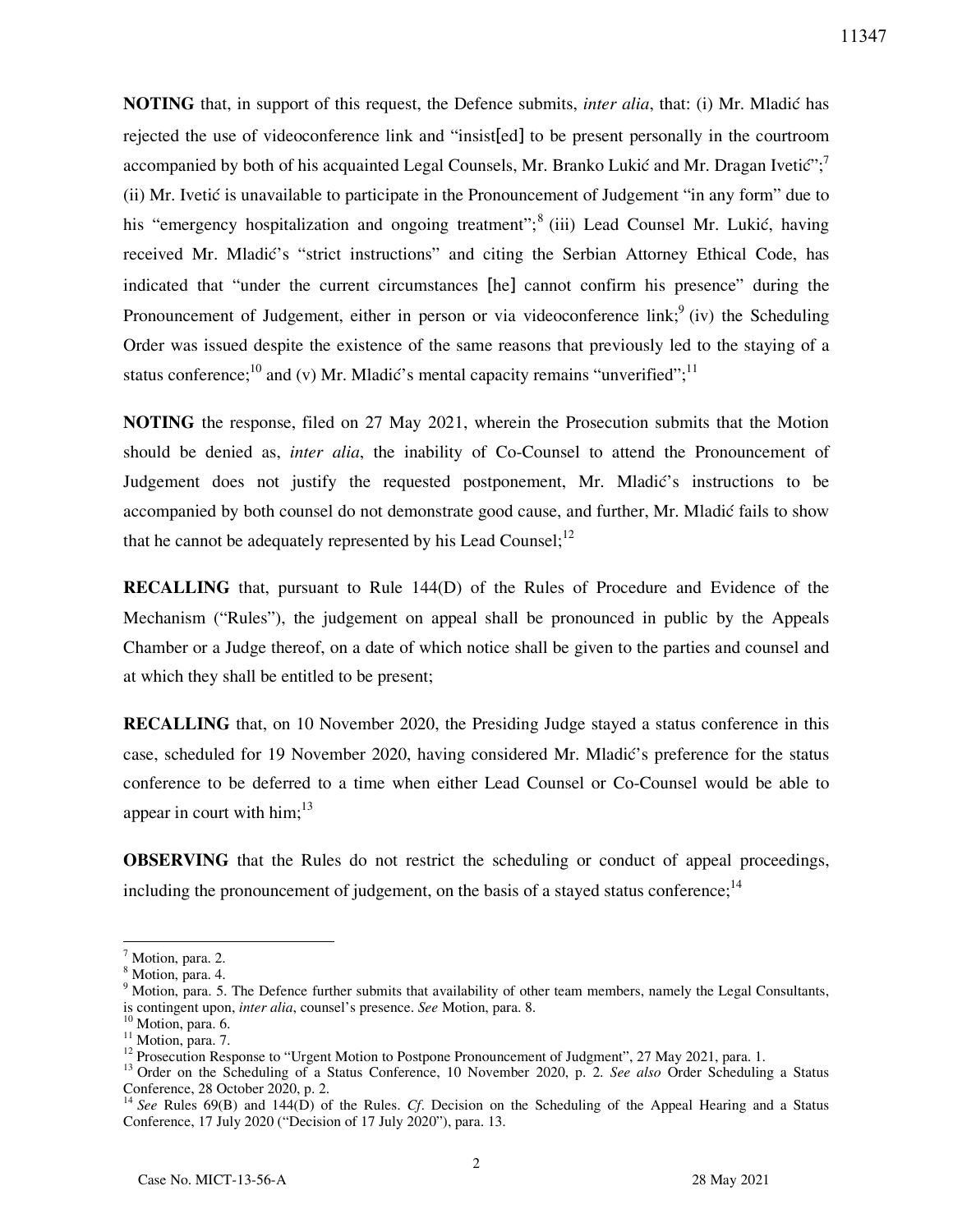**RECALLING** that the right to be present during appeal proceedings does not require *physical*  presence in the courtroom, at least where no additional evidence is being admitted, and can be satisfied through videoconference link;<sup>15</sup>

**RECALLING** that counsel have an obligation to represent their client and to comply with orders of the Appeals Chamber,  $16$  and that, where the client is represented by counsel and co-counsel, either one may assume the responsibility for participating in proceedings;<sup>17</sup>

**CONSIDERING** that, during the Pronouncement of Judgement, a Judge of the Appeals Chamber will read a summary of the written judgement and publicly pronounce the verdict, with no action required from the parties or counsel;  $18$ 

**CONSIDERING** that, notwithstanding Co-Counsel's unavailability, the Defence has failed to demonstrate that Mr. Mladić or his Lead Counsel cannot be present for the Pronouncement of Judgement, in court or via videoconference; $^{19}$ 

**RECALLING** that the Appeals Chamber has, on numerous occasions, rejected requests to facilitate medical examinations as the Defence has repeatedly failed to meet the burden of demonstrating that Mr. Mladić is unable to communicate, consult with counsel, and/or understand the essentials of proceedings due to a lack of fitness; $^{20}$ 

**CONSIDERING** that, according to the Motion, Mr. Mladić has been able to communicate with his legal team and provide instructions following the issuance of the Scheduling Order, and in doing so he, *inter alia*, "spoke definitively" and "provided his unwavering position";<sup>21</sup>

**FINDING** that, in light of the considerations above, the Defence has failed to justify the request to stay the Pronouncement of Judgement and postpone it until a time when both counsel can be present in court in person with Mr. Mladić;

 $\overline{a}$ <sup>15</sup> *See* Decision of 17 July 2020, paras. 16, 17.

<sup>&</sup>lt;sup>16</sup> See Decision on a Defence Motion to Reconsider the "Decision on Defence Submissions", 20 August 2020 ("Decision of 20 August 2020"), p. 3, n. 17; Decision on Defence Submissions, 14 August 2020 ("Decision of 14 August 2020"), p. 5, n. 30 and references cited therein.

See Decision of 20 August 2020, p. 3, n. 17; Decision of 14 August 2020, p. 5, n. 31 and references cited therein. <sup>18</sup> *See* Rule 144(D) of the Rules.

<sup>&</sup>lt;sup>19</sup> The Appeals Chamber recalls that the Defence has previously contacted the Senior Legal Officer of the Appeals Chamber requesting a waiver of Dutch quarantine requirements for the presence of Mr. Lukić and five Legal Consultants on the Mechanism's premises. The Appeals Chamber granted such a waiver on 18 May 2021. *See*  Memorandum "*Prosecutor v. Ratko Mladić*: Waiver of Quarantine Requirements for Defence Team, including Legal Consultants", 18 May 2021, para. 4.

<sup>&</sup>lt;sup>20</sup> See, e.g., Decision of 20 August 2020, p. 3; Decision of 14 August 2020, p. 3; Decision on a Motion to Stay the Appeal Hearing, 6 March 2020, p. 4; Decision on a Motion to Vacate the Trial Judgement and to Stay Proceedings, 30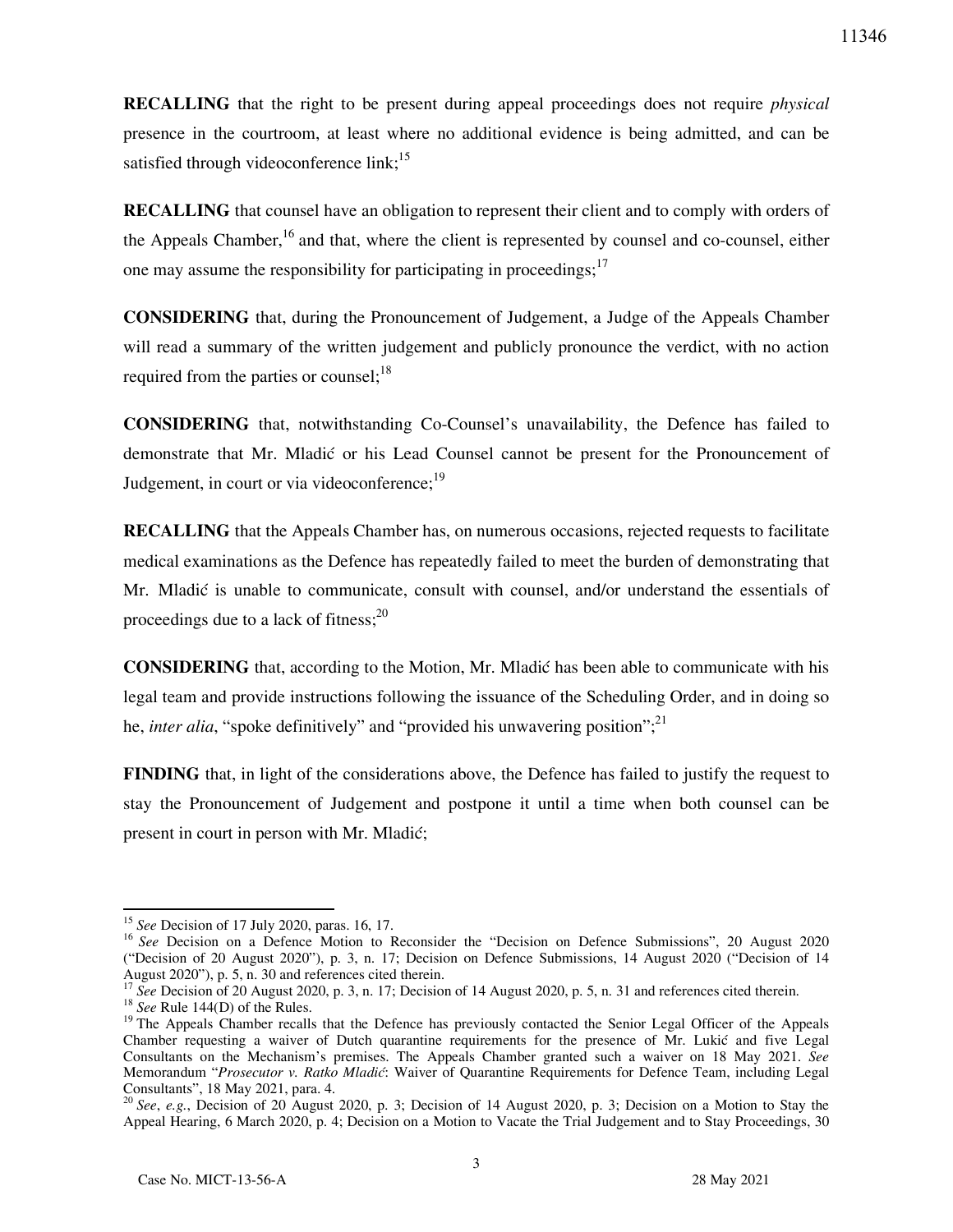## FOR THE FOREGOING REASONS.

## **HEREBY DENIES** the Motion.

Done in English and French, the English version being authoritative.

Done this 28<sup>th</sup> day of May 2021, At The Hague, The Netherlands

Judge Prisca Matimba Nyambe Presiding Judge

[Seal of the Mechanism]

Case No. MICT-13-56-A

April 2018 (confidential; public redacted version filed on 8 June 2018) ("Decision of 30 April 2018"), p. 4. See also Decision of 30 April 2018, p. 3, nn. 15, 16, 18 and references cited therein.<br><sup>21</sup> Motion, para. 2.